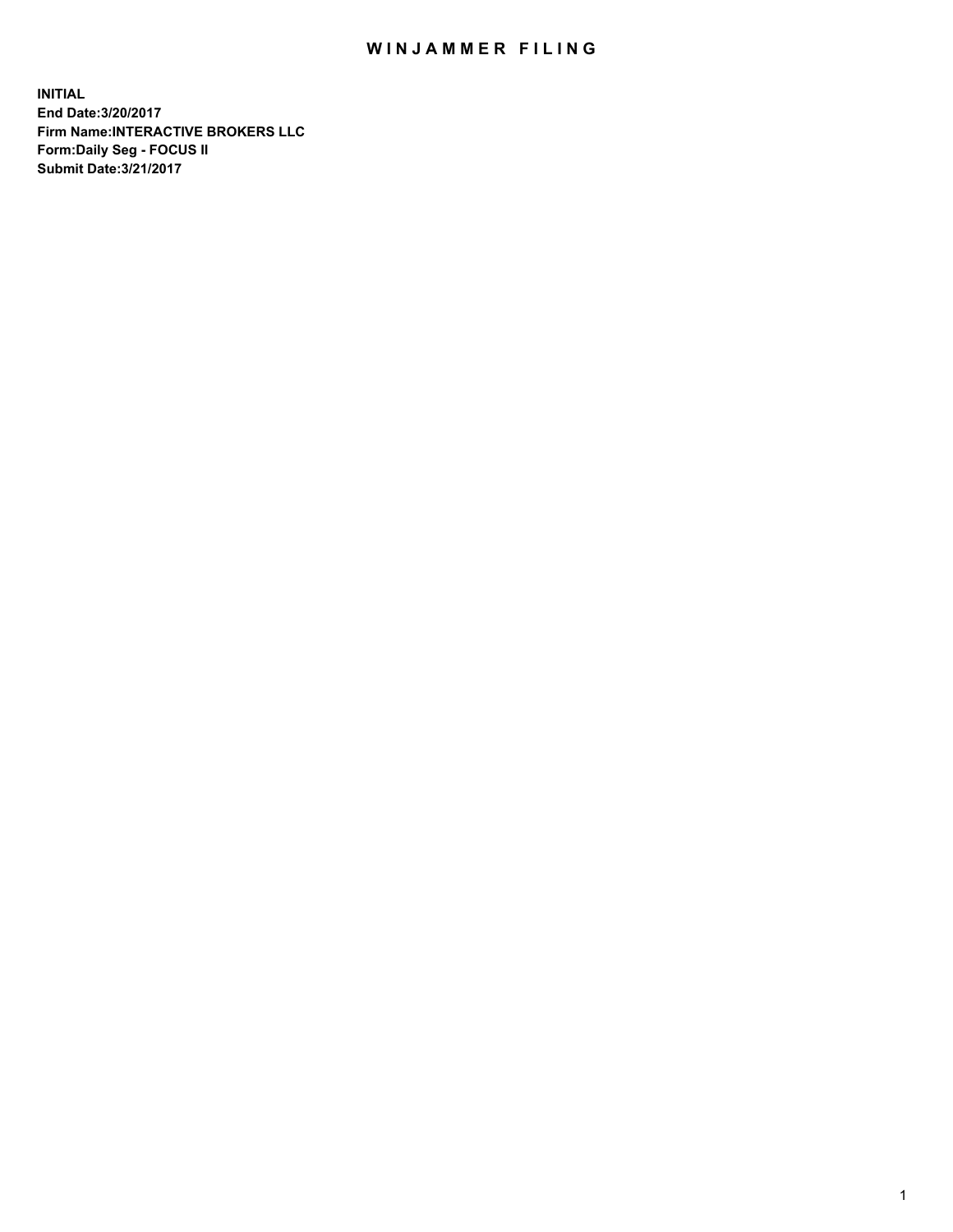## **INITIAL End Date:3/20/2017 Firm Name:INTERACTIVE BROKERS LLC Form:Daily Seg - FOCUS II Submit Date:3/21/2017 Daily Segregation - Cover Page**

| Name of Company<br><b>Contact Name</b><br><b>Contact Phone Number</b><br><b>Contact Email Address</b>                                                                                                                                                                                                                          | <b>INTERACTIVE BROKERS LLC</b><br>James Menicucci<br>203-618-8085<br>jmenicucci@interactivebrokers.c<br>om |
|--------------------------------------------------------------------------------------------------------------------------------------------------------------------------------------------------------------------------------------------------------------------------------------------------------------------------------|------------------------------------------------------------------------------------------------------------|
| FCM's Customer Segregated Funds Residual Interest Target (choose one):<br>a. Minimum dollar amount: ; or<br>b. Minimum percentage of customer segregated funds required:%; or<br>c. Dollar amount range between: and; or<br>d. Percentage range of customer segregated funds required between:% and%.                          | $\overline{\mathbf{0}}$<br>0<br>155,000,000 245,000,000<br>0 <sub>0</sub>                                  |
| FCM's Customer Secured Amount Funds Residual Interest Target (choose one):<br>a. Minimum dollar amount: ; or<br>b. Minimum percentage of customer secured funds required:%; or<br>c. Dollar amount range between: and; or<br>d. Percentage range of customer secured funds required between:% and%.                            | $\overline{\mathbf{0}}$<br>$\overline{\mathbf{0}}$<br>80,000,000 120,000,000<br>00                         |
| FCM's Cleared Swaps Customer Collateral Residual Interest Target (choose one):<br>a. Minimum dollar amount: ; or<br>b. Minimum percentage of cleared swaps customer collateral required:% ; or<br>c. Dollar amount range between: and; or<br>d. Percentage range of cleared swaps customer collateral required between:% and%. | $\overline{\mathbf{0}}$<br>$\overline{\mathbf{0}}$<br>0 <sub>0</sub><br><u>00</u>                          |

Attach supporting documents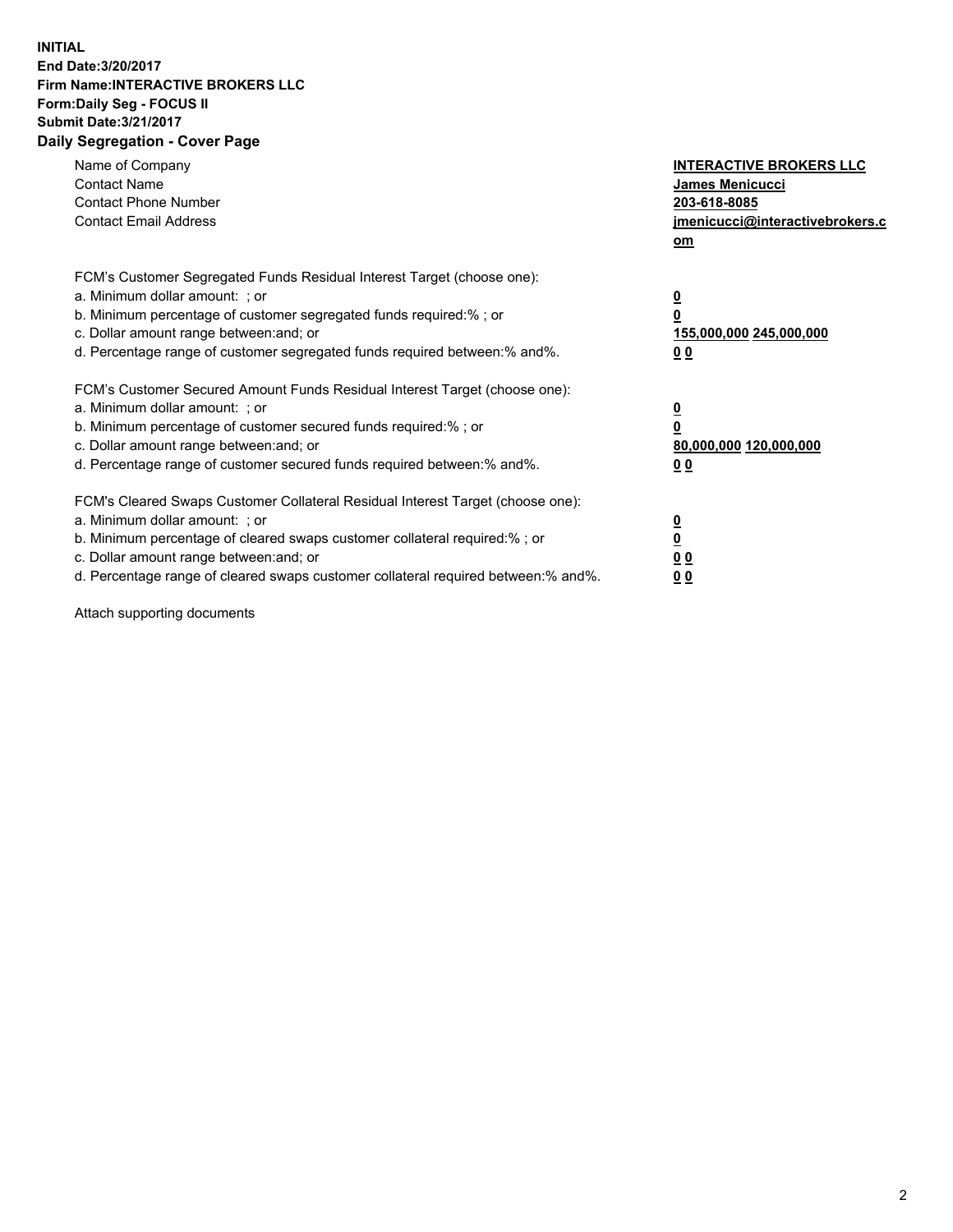## **INITIAL End Date:3/20/2017 Firm Name:INTERACTIVE BROKERS LLC Form:Daily Seg - FOCUS II Submit Date:3/21/2017 Daily Segregation - Secured Amounts**

|     | Daily Segregation - Secured Amounts                                                         |                                  |
|-----|---------------------------------------------------------------------------------------------|----------------------------------|
|     | Foreign Futures and Foreign Options Secured Amounts                                         |                                  |
|     | Amount required to be set aside pursuant to law, rule or regulation of a foreign            | $0$ [7305]                       |
|     | government or a rule of a self-regulatory organization authorized thereunder                |                                  |
| 1.  | Net ledger balance - Foreign Futures and Foreign Option Trading - All Customers             |                                  |
|     |                                                                                             |                                  |
|     | A. Cash                                                                                     | 373,068,088 [7315]               |
|     | B. Securities (at market)                                                                   | $0$ [7317]                       |
| 2.  | Net unrealized profit (loss) in open futures contracts traded on a foreign board of trade   | 9,945,551 [7325]                 |
| 3.  | Exchange traded options                                                                     |                                  |
|     | a. Market value of open option contracts purchased on a foreign board of trade              | 142,175 [7335]                   |
|     | b. Market value of open contracts granted (sold) on a foreign board of trade                | -19,151 [7337]                   |
| 4.  | Net equity (deficit) (add lines 1.2. and 3.)                                                | 383,136,663 [7345]               |
| 5.  | Account liquidating to a deficit and account with a debit balances - gross amount           | 84,450 [7351]                    |
|     | Less: amount offset by customer owned securities                                            | 0 [7352] 84,450 [7354]           |
| 6.  | Amount required to be set aside as the secured amount - Net Liquidating Equity              | 383,221,113 [7355]               |
|     | Method (add lines 4 and 5)                                                                  |                                  |
| 7.  | Greater of amount required to be set aside pursuant to foreign jurisdiction (above) or line | 383,221,113 [7360]               |
|     | 6.                                                                                          |                                  |
|     | FUNDS DEPOSITED IN SEPARATE REGULATION 30.7 ACCOUNTS                                        |                                  |
| 1.  | Cash in banks                                                                               |                                  |
|     | A. Banks located in the United States                                                       | $0$ [7500]                       |
|     | B. Other banks qualified under Regulation 30.7                                              | 0 [7520] 0 [7530]                |
| 2.  | Securities                                                                                  |                                  |
|     | A. In safekeeping with banks located in the United States                                   | 439,318,730 [7540]               |
|     | B. In safekeeping with other banks qualified under Regulation 30.7                          | 0 [7560] 439,318,730 [7570]      |
| 3.  | Equities with registered futures commission merchants                                       |                                  |
|     | A. Cash                                                                                     |                                  |
|     | <b>B.</b> Securities                                                                        | $0$ [7580]                       |
|     |                                                                                             | $0$ [7590]                       |
|     | C. Unrealized gain (loss) on open futures contracts                                         | $0$ [7600]                       |
|     | D. Value of long option contracts                                                           | $0$ [7610]                       |
|     | E. Value of short option contracts                                                          | 0 [7615] 0 [7620]                |
| 4.  | Amounts held by clearing organizations of foreign boards of trade                           |                                  |
|     | A. Cash                                                                                     | $0$ [7640]                       |
|     | <b>B.</b> Securities                                                                        | $0$ [7650]                       |
|     | C. Amount due to (from) clearing organization - daily variation                             | $0$ [7660]                       |
|     | D. Value of long option contracts                                                           | $0$ [7670]                       |
|     | E. Value of short option contracts                                                          | 0 [7675] 0 [7680]                |
| 5.  | Amounts held by members of foreign boards of trade                                          |                                  |
|     | A. Cash                                                                                     | 80,966,221 [7700]                |
|     | <b>B.</b> Securities                                                                        | $0$ [7710]                       |
|     | C. Unrealized gain (loss) on open futures contracts                                         | 892,303 [7720]                   |
|     | D. Value of long option contracts                                                           | 142,175 [7730]                   |
|     | E. Value of short option contracts                                                          | -19,151 [7735] 81,981,548 [7740] |
| 6.  | Amounts with other depositories designated by a foreign board of trade                      | 0 [7760]                         |
| 7.  | Segregated funds on hand                                                                    | $0$ [7765]                       |
| 8.  | Total funds in separate section 30.7 accounts                                               | 521,300,278 [7770]               |
| 9.  | Excess (deficiency) Set Aside for Secured Amount (subtract line 7 Secured Statement         | 138,079,165 [7380]               |
|     | Page 1 from Line 8)                                                                         |                                  |
| 10. | Management Target Amount for Excess funds in separate section 30.7 accounts                 | 80,000,000 [7780]                |
| 11. | Excess (deficiency) funds in separate 30.7 accounts over (under) Management Target          | 58,079,165 [7785]                |
|     |                                                                                             |                                  |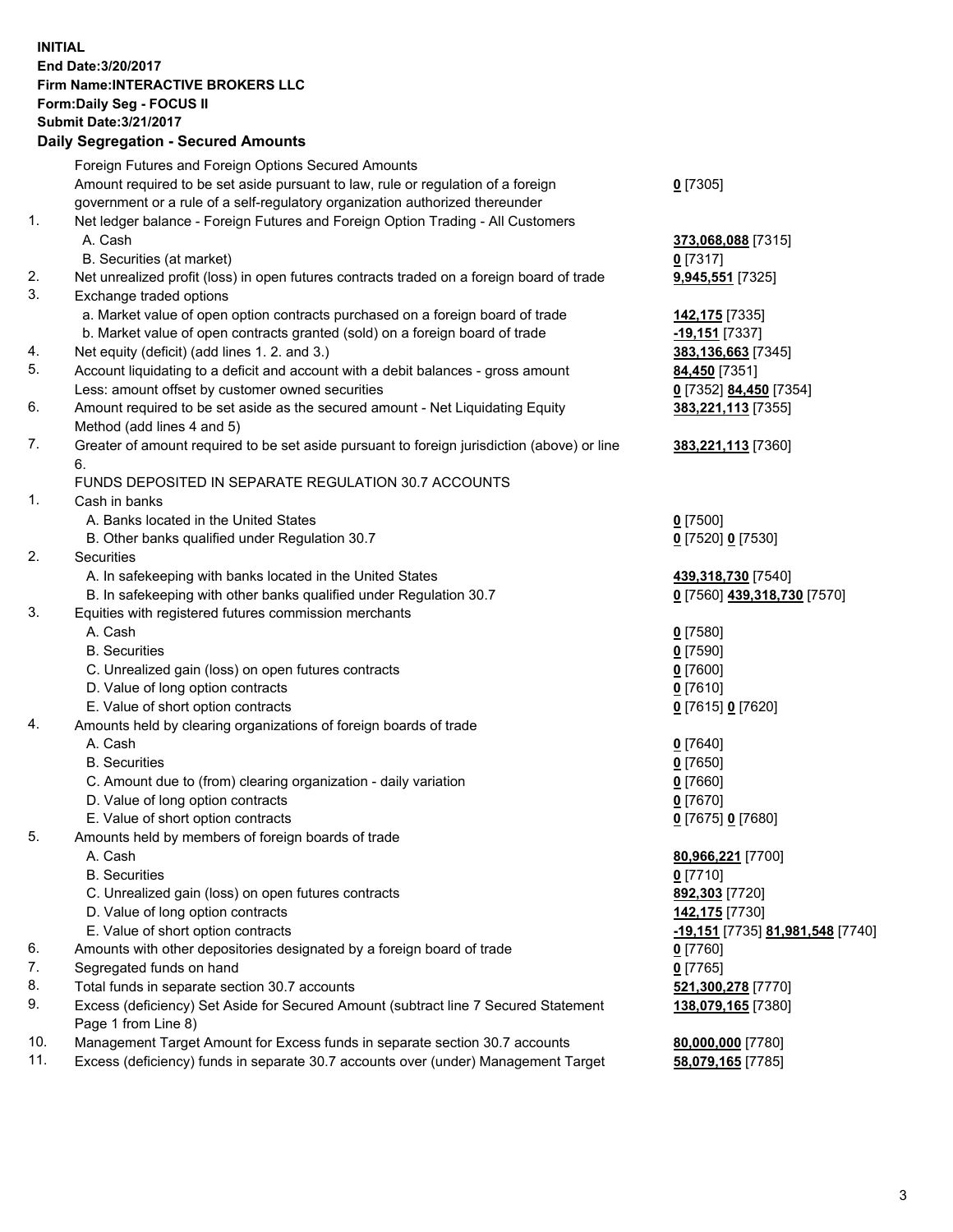**INITIAL End Date:3/20/2017 Firm Name:INTERACTIVE BROKERS LLC Form:Daily Seg - FOCUS II Submit Date:3/21/2017 Daily Segregation - Segregation Statement** SEGREGATION REQUIREMENTS(Section 4d(2) of the CEAct) 1. Net ledger balance A. Cash **3,307,957,274** [7010] B. Securities (at market) **0** [7020] 2. Net unrealized profit (loss) in open futures contracts traded on a contract market **-62,023,512** [7030] 3. Exchange traded options A. Add market value of open option contracts purchased on a contract market **118,428,390** [7032] B. Deduct market value of open option contracts granted (sold) on a contract market **-210,177,610** [7033] 4. Net equity (deficit) (add lines 1, 2 and 3) **3,154,184,542** [7040] 5. Accounts liquidating to a deficit and accounts with debit balances - gross amount **174,602** [7045] Less: amount offset by customer securities **0** [7047] **174,602** [7050] 6. Amount required to be segregated (add lines 4 and 5) **3,154,359,144** [7060] FUNDS IN SEGREGATED ACCOUNTS 7. Deposited in segregated funds bank accounts A. Cash **65,207,106** [7070] B. Securities representing investments of customers' funds (at market) **2,122,887,445** [7080] C. Securities held for particular customers or option customers in lieu of cash (at market) **0** [7090] 8. Margins on deposit with derivatives clearing organizations of contract markets A. Cash **19,197,264** [7100] B. Securities representing investments of customers' funds (at market) **1,286,599,177** [7110] C. Securities held for particular customers or option customers in lieu of cash (at market) **0** [7120] 9. Net settlement from (to) derivatives clearing organizations of contract markets **7,842,804** [7130] 10. Exchange traded options A. Value of open long option contracts **118,408,576** [7132] B. Value of open short option contracts **-210,167,365** [7133] 11. Net equities with other FCMs A. Net liquidating equity **0** [7140] B. Securities representing investments of customers' funds (at market) **0** [7160] C. Securities held for particular customers or option customers in lieu of cash (at market) **0** [7170] 12. Segregated funds on hand **0** [7150] 13. Total amount in segregation (add lines 7 through 12) **3,409,975,007** [7180] 14. Excess (deficiency) funds in segregation (subtract line 6 from line 13) **255,615,863** [7190] 15. Management Target Amount for Excess funds in segregation **155,000,000** [7194]

16. Excess (deficiency) funds in segregation over (under) Management Target Amount Excess

**100,615,863** [7198]